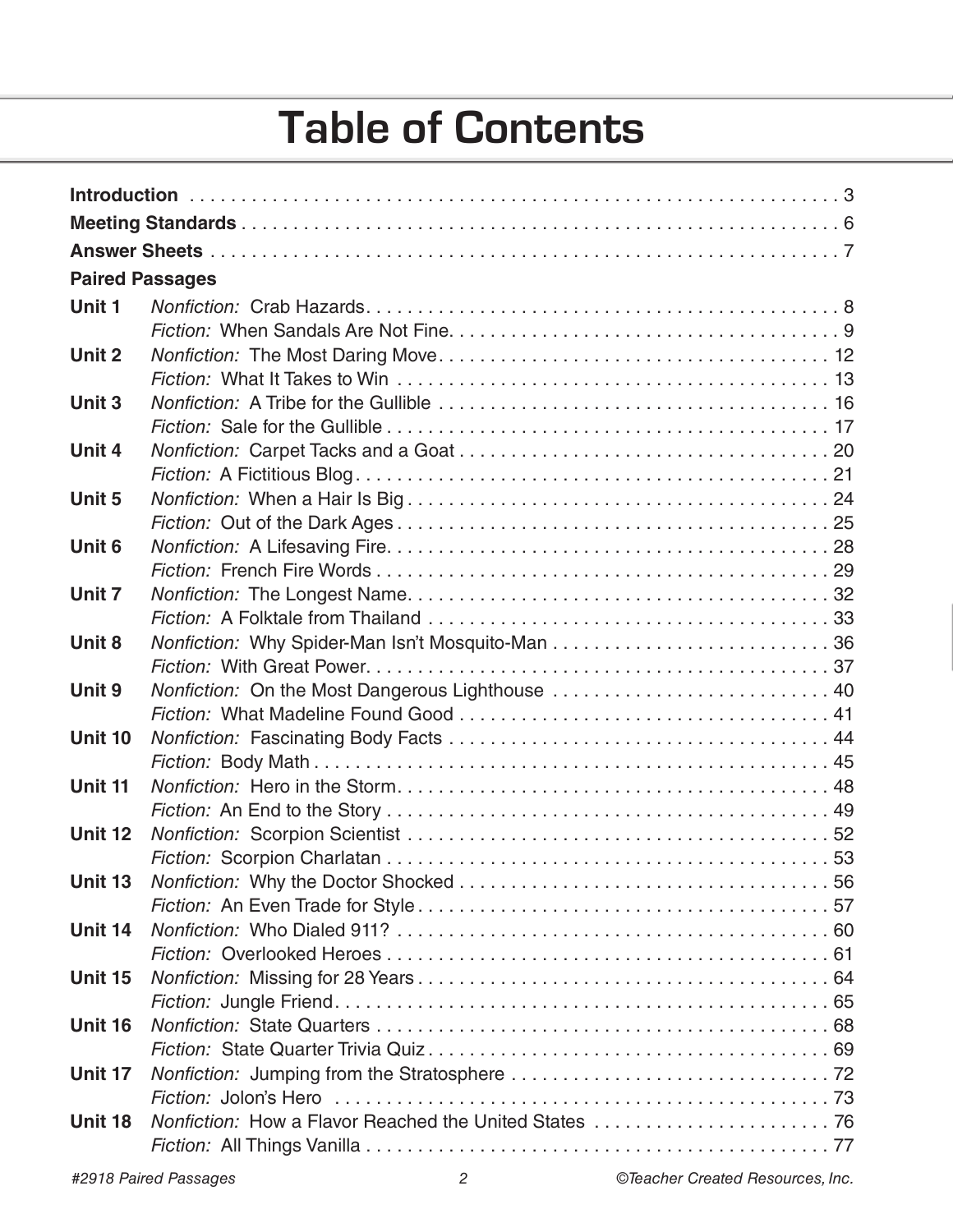| Unit 19        |  |  |
|----------------|--|--|
|                |  |  |
| Unit 20        |  |  |
|                |  |  |
| Unit 21        |  |  |
|                |  |  |
| Unit 22        |  |  |
|                |  |  |
| Unit 23        |  |  |
|                |  |  |
| Unit 24        |  |  |
|                |  |  |
| <b>Unit 25</b> |  |  |
|                |  |  |
|                |  |  |
|                |  |  |

### **Introduction**

*It was Buddy, an 18 month old German shepherd, who had contacted 911.* 

#### \*\*\*\*\*

*Pennsylvania was besieged by a rodent epidemic so large that they had to import cats!*

If a student read either one of these statements out of context, the student might have a difficult time knowing which statement is fiction and which one is nonfiction. In addition, the student would have no idea how the two statements could be tied together or used to support an argument or idea.

If, on the other hand, the student read these statements in context and understood how they fit into an entire passage, the student would be able to answer with confidence that, as strange as it may seem, a man who suffered from massive seizures had trained his assistance dog to press programmed telephone buttons until a 911 operator came on line and responded. The student would then be able to compare, contrast, or tie this fact to a fictitious passage where one character uses historical facts to prove that domesticated cats are overlooked American heroes. (Both passages deal with helpful domestic animals.)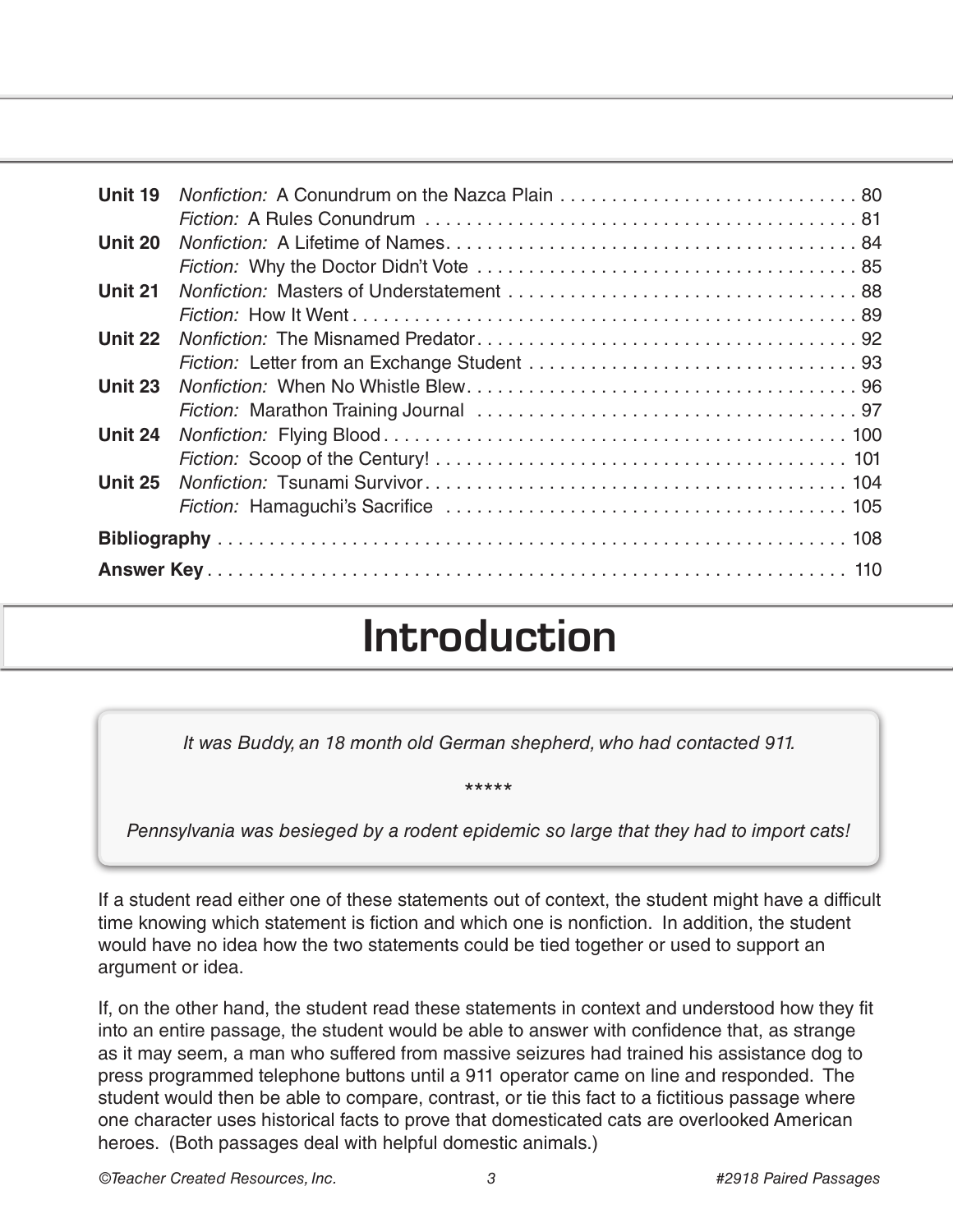# **An Even Trade for Style**

With exasperation, Katrina said, "I wish I had a magic wand. I'd wave it over my head so my hair would look desirable, fashionable, and stylish. I've spent uncomfortable hours highlighting and curling, and all for something that will last only a day."

Odessa, Katrina's friend and schoolmate, said, "There's a history connection between wands and hair."

As Han-Ling, another of Katrina's friend's, carefully tied up her hair, she asked, "How can there be a historical connection between wands and hair?"

Odessa explained, "During the latter part of the 1700s, French women styled their hair in high, towering headdresses that took hours to style and cost a lot but lasted for weeks."

"Sounds like an even trade," Katrina commented while continuing to primp.

"Not so fast," answered Odessa. "To keep one's hair from harm, one had to duck under doorways and sleep sitting up. Did you know that during that time, carriages had to be made with higher roofs?"

Laughing, Han-Ling queried, "But where do the wands come in?"

"Oh," Odessa explained, "the headdresses were constructed with wire frames, cotton padding, and switches of horsehair. They were coated with sticky cream, powdered with starch, and decorated with jewels and feathers. Vermin, including lice, bugs, and sometimes even mice, would take up residence in the women's hair. The women carried wands so they could slide the wands into their hair and scratch their heads without disturbing their headdresses."



As Katrina and Han-Ling burst out with cries of repulsion and disgust, they put down their brushes, barrettes, and curling and straightening irons and made their way to the door.

"Careful," warned Odessa. "We don't want to jostle each other or go too fast. With our platform shoes and high heels it would be all too easy to fall and break an ankle."